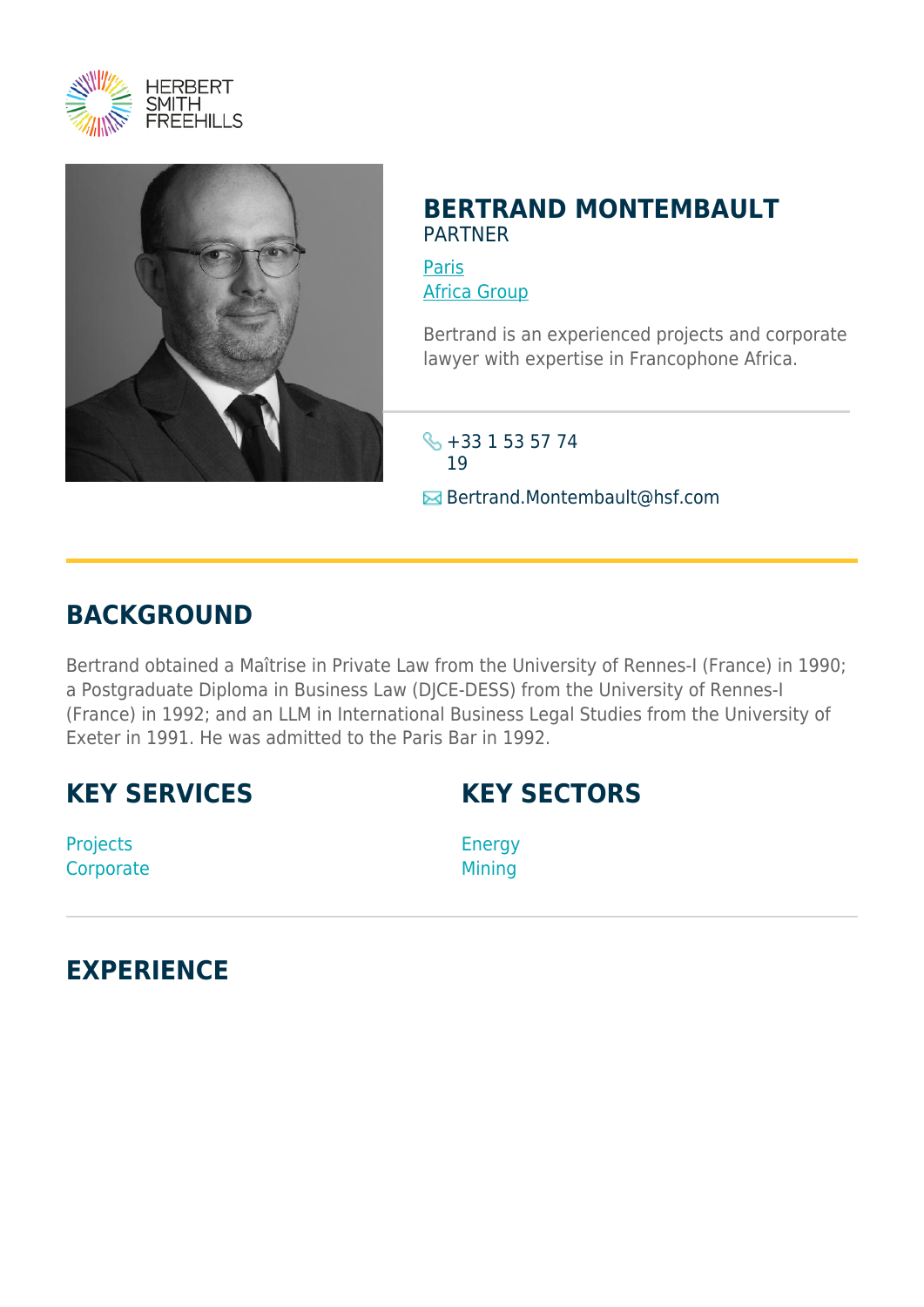Bertrand has 28 years of experience helping clients on various aspects of their operations and projects in Francophone Africa, mainly in the oil and gas, power and natural resources sectors. He lived and worked in Gabon for two years prior to joining the firm and has an excellent knowledge of Francophone Africa's local and regional legal and regulatory systems, including OHADA and CEMAC, and a strong network of local contacts.

Bertrand is recognised as a leading lawyer for Africa-wide Projects and Energy by Chambers Global, which said in its 2019 edition that sources describe Bertrand as "an excellent lawyer and great on the theory. He's the guy to ask when it gets complex." Bertrand is also ranked by Chambers Global for Gabon General Business Law (Expertise Based Abroad).

Bertrand returned to our Paris office in May 2019 after spending just over two years (October 2016 to December 2018) leading the Francophone Africa practice in our Johannesburg office.

Bertrand is a member of the Association of International Petroleum Negotiators and AFDEN (French Association for Energy Law), and a former honorary associate of the Centre for Energy, Petroleum and Mineral Law and Policy at Dundee University. He also lectures regularly at the French School of Mines and at various universities and schools.

He is a native French speaker and speaks English fluently.

Bertrand's experience includes advising:

#### **Oil & Gas:**

- BP on its involvement in the Greater Tortue-Ahmeyim LNG development project located on the Mauritania and Senegal maritime border
- Chevron on its interest in the Republic of Congo
- ENI on its interests in the Republic of Congo and Côte d'Ivoire
- Perenco on its interests in Gabon and Côte d'Ivoire

#### **Mining:**